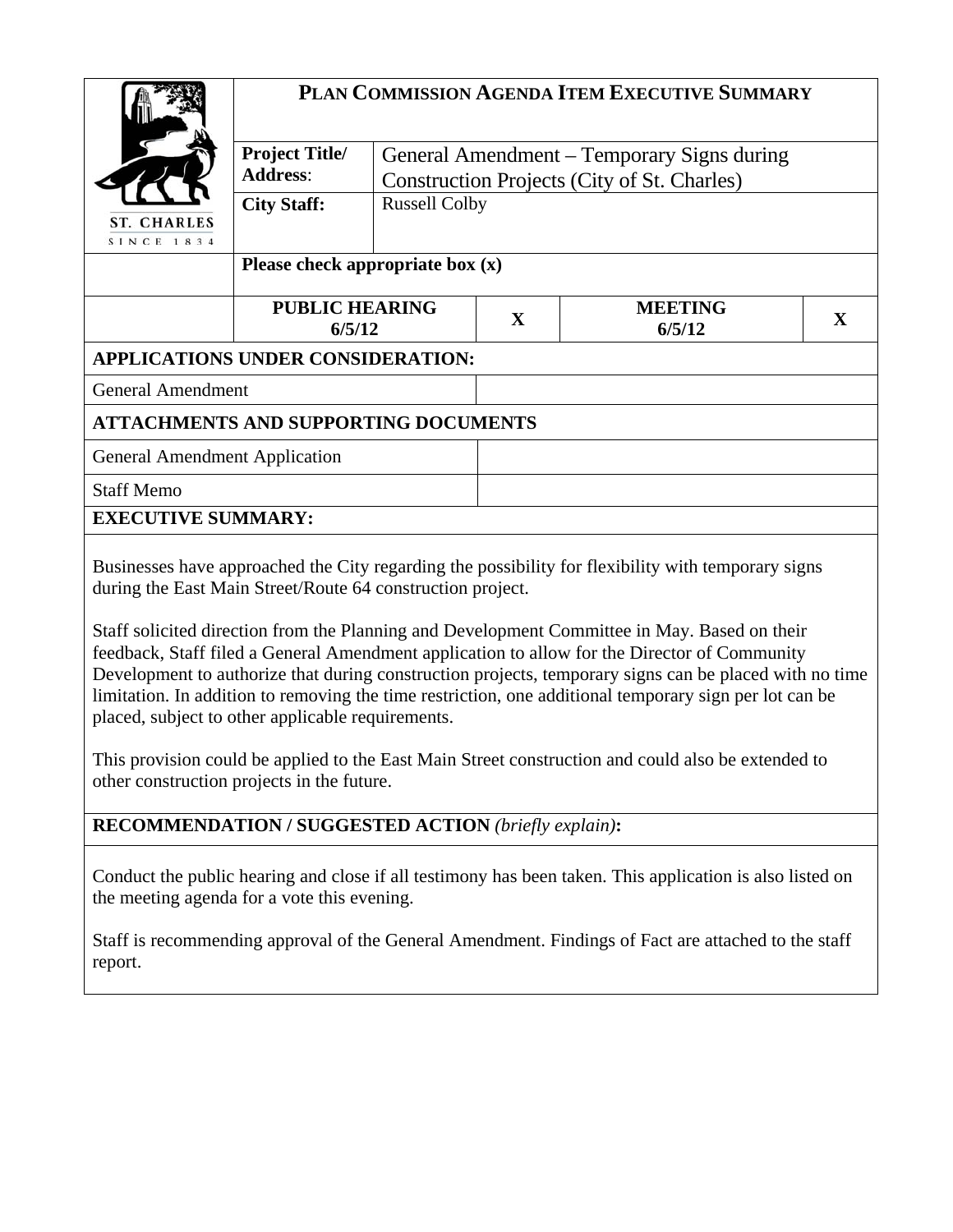# Community Development

Planning Division Phone: (630) 377-4443 Fax: (630) 377-4062



## **STAFF REPORT**

| TO:          | Chairman Todd Wallace<br>and Plan Commission Members                                             |  |
|--------------|--------------------------------------------------------------------------------------------------|--|
|              | Chairman Cliff Carrignan<br>and Planning and Development Committee Members                       |  |
| <b>FROM:</b> | Russell Colby, Planning Division Manager                                                         |  |
| RE:          | General Amendment To Title 17 (Zoning Ordinance)<br>Temporary Signs during Construction Projects |  |
| DATE:        | May 25, 2012                                                                                     |  |

## **I. GENERAL INFORMATION**

| <b>Project Name:</b> | General Amendment – Temporary Signs During Construction Projects |  |  |
|----------------------|------------------------------------------------------------------|--|--|
| <b>Applicant:</b>    | City of St. Charles                                              |  |  |

## **II. BACKGROUND**

Businesses have approached the City regarding the possibility for flexibility with temporary signs during the East Main Street/Route 64 construction project. The Zoning Ordinance requires sign permits for temporary signs and banners and specifies restrictions on the number of signs, the overall size, and the duration of time the sign may be posted.

Staff conferred with legal counsel on the appropriate action to grant flexibility to these requirements for properties along East Main Street for the duration of the construction project.

Based on direction from the Planning and Development Committee, Staff has filed a General Amendment to the Zoning Ordinance to allow for temporary sign requirements to be expanded during any road construction project where access or visibility of a property is affected.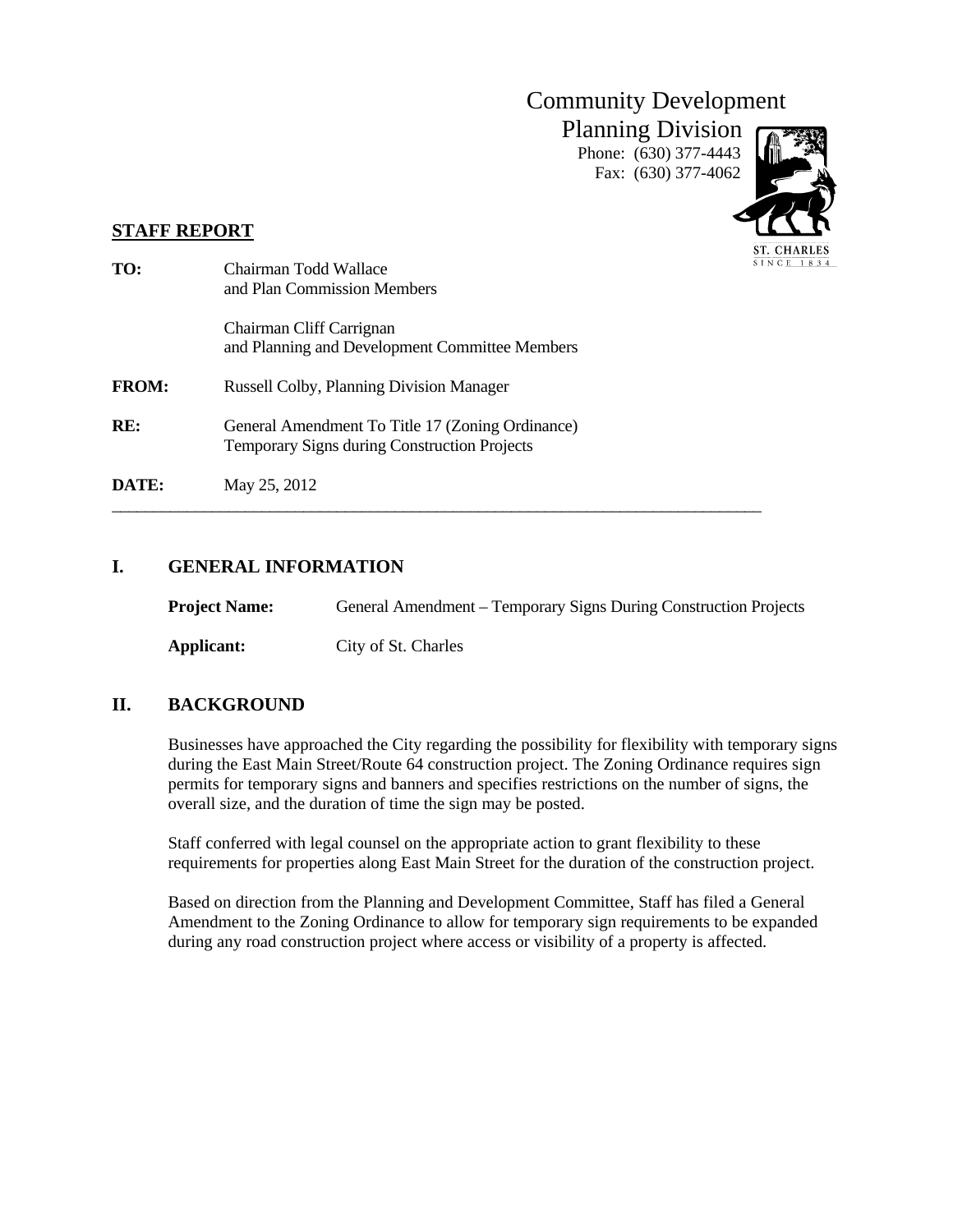# **III. PROPOSAL**

#### Existing Zoning Ordinance Requirements

#### *A. Permit Required*

*A permit is required to erect the temporary signs and attention getting devices listed in the following paragraphs of this Section 17.28.100, in accordance with Section 17.28.020 A (Sign Permit).* 

#### *B. Time Limit*

*Unless otherwise permitted, displays of temporary signs shall be limited to fourteen (14)*  days per permit, and not more than four (4) such permits shall be issued to an applicant *per calendar year. There shall be a minimum separation of thirty (30) days between temporary sign displays. All temporary signs permitted by this Section shall be removed no later than seven (7) days following the conclusion of the event or other condition to which the sign pertains.* 

#### *C. Setbacks*

*No setback is required for temporary signs and attention getting devices that are six (6) square feet or less in surface area and five (5) feet or less in height. All other freestanding temporary signs and attention getting devices shall be set back a minimum of five (5) feet from all right-of way lines.*

## *D. Real Estate and Other Temporary Signs Requiring a Permit*

- *1. In the BL, BC, BR, CBD-1, O-R, M-1, M-2, and PL Districts, one (1) temporary sign is permitted for each street frontage of the lot. The maximum sign area and height shall be:* 
	- *a. For lots one (1) acre and under: Thirty-two (32) square feet of surface area. Freestanding signs shall not exceed eight (8) feet in height.*
	- *b. For lots one (1) to five (5) acres: Sixty-four (64) square feet of surface area. Freestanding signs shall not exceed eight (8) feet in height.*
	- *c. For lots five (5) acres and above: One hundred (100) square feet of surface area. Freestanding signs shall not exceed ten (10) feet in height.*
	- *d. Real estate and other temporary signs of 6 square feet or less are allowed without a permit in accordance with Paragraph 17.28.090.*
- *2. In the BT Overlay and CBD-2 Districts, one (1) temporary sign is permitted for each street frontage of the lot. Each sign shall not exceed sixteen (16) square feet in surface area. Freestanding signs shall not exceed six (6) feet in height.*
- *3. Real Estate signs advertising a property for sale or lease shall not be subject to a time limit but shall be removed no later than seven (7) days following the sale or lease of the property.*

## Proposed Amendment

- *4. During construction or reconstruction of public improvements, if the Director of Community Development determines that the construction will disrupt access or visibility of lots directly adjacent to the construction, the Director may authorize the following for lots adjacent to the construction:* 
	- *a. Temporary signs shall not be subject to time limits specified in Section 17.28.100.B, but shall not be placed for longer than the duration of the construction.*
	- b. *One (1) additional temporary sign per lot shall be permitted, subject to all other applicable requirements.*
	- c. *A permit for a temporary sign authorized under this Section may be terminated if the conditions stated herein are not complied with.*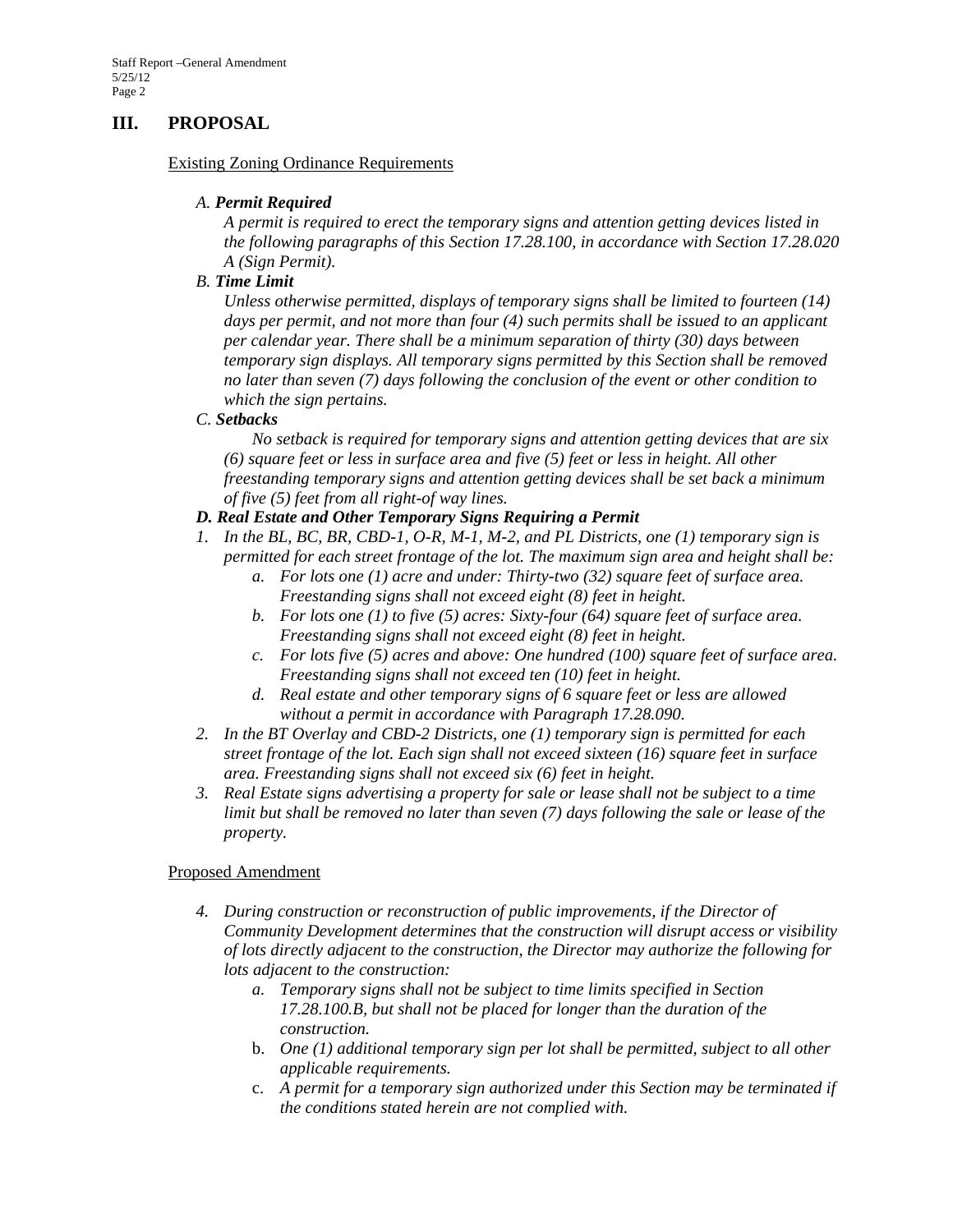# **IV. ANALYSIS**

- Under the proposed amendment, staff will be able to administratively grant:
	- o A longer time period for the placement of temporary signs (not to exceed the duration of the construction project).
	- o One additional temporary sign per lot.
- This provision has been drafted so that the Director of Community Development has the discretion to authorize these expanded provisions for any property where construction activity affects access or visibility of the property.

# **V. REQUESTED ACTION**

Staff is recommending approval of the Application for General Amendment and has provided Findings of Fact.

## **Attachments**

Findings of Fact for General Amendment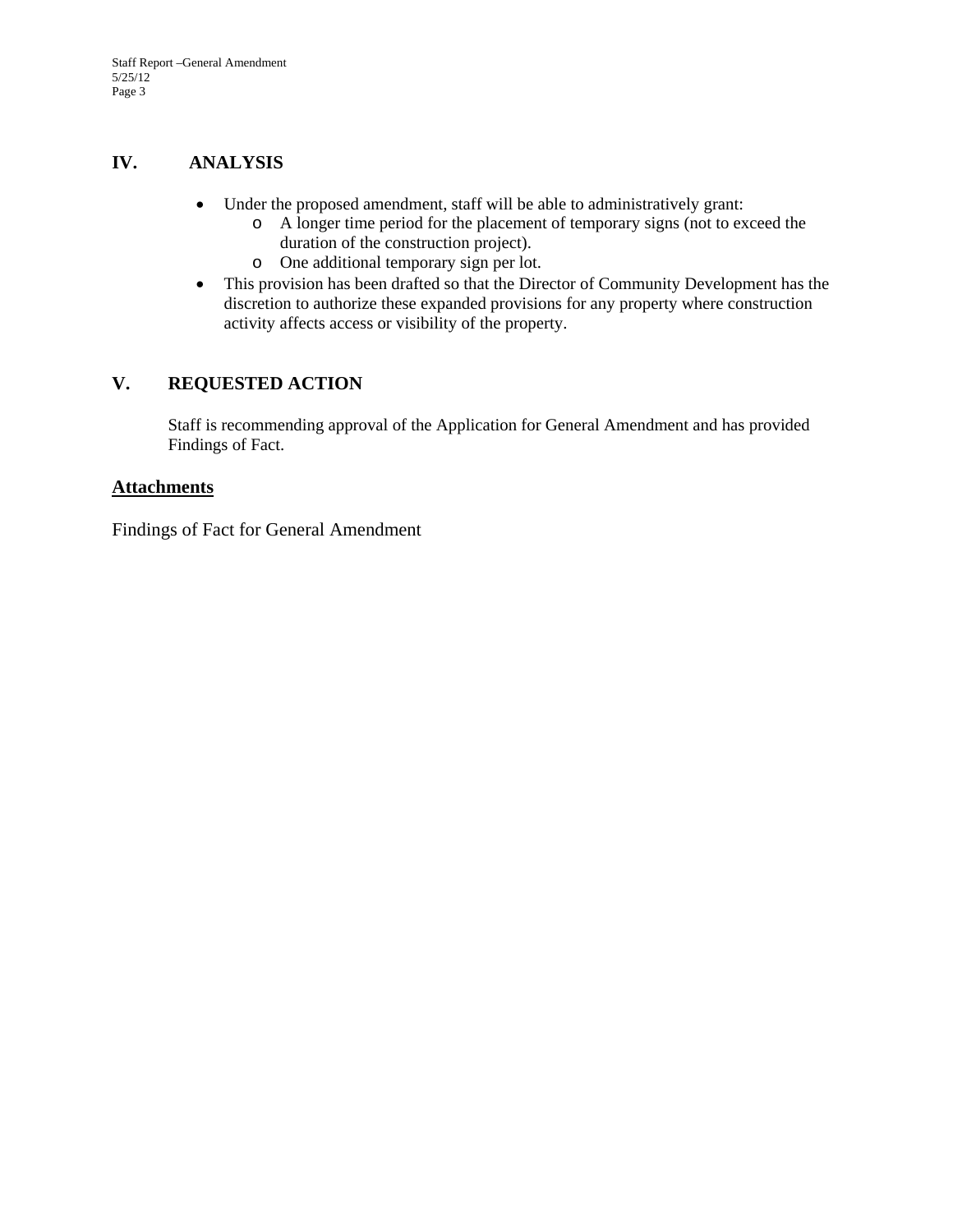## **FINDINGS OF FACT GENERAL AMENDMENT**

1. The consistency of the proposed amendment with the City's Comprehensive Plan.

#### **The Comprehensive Plan does not address temporary signs.**

2. The consistency of the proposed amendment with the intent and general regulations of this Title.

**The amendment meets the purpose of Chapter 17.28 "Signs" by allowing businesses to temporarily increase signage during public construction projects that may restrict visibly and access to their property.** 

3. Whether the proposed amendment corrects an error or omission, adds clarification to existing requirements, is more workable than the existing text, or reflects a change in policy.

**The amendment reflects a change in policy to allow for increased flexibility for temporary signage during construction projects.** 

4. The extent to which the proposed amendment would be in the public interest and would not serve solely the interest of the applicant.

**The amendment has been proposed by the City and is in the public interest of assisting business during temporary interruptions that are outside of their control.** 

5. The extent to which the proposed amendment creates nonconformities.

#### **Not applicable.**

6. The implications of the proposed amendment on all similarly zoned property in the City.

**The amendment will be applied equally to all applicable zoning districts.**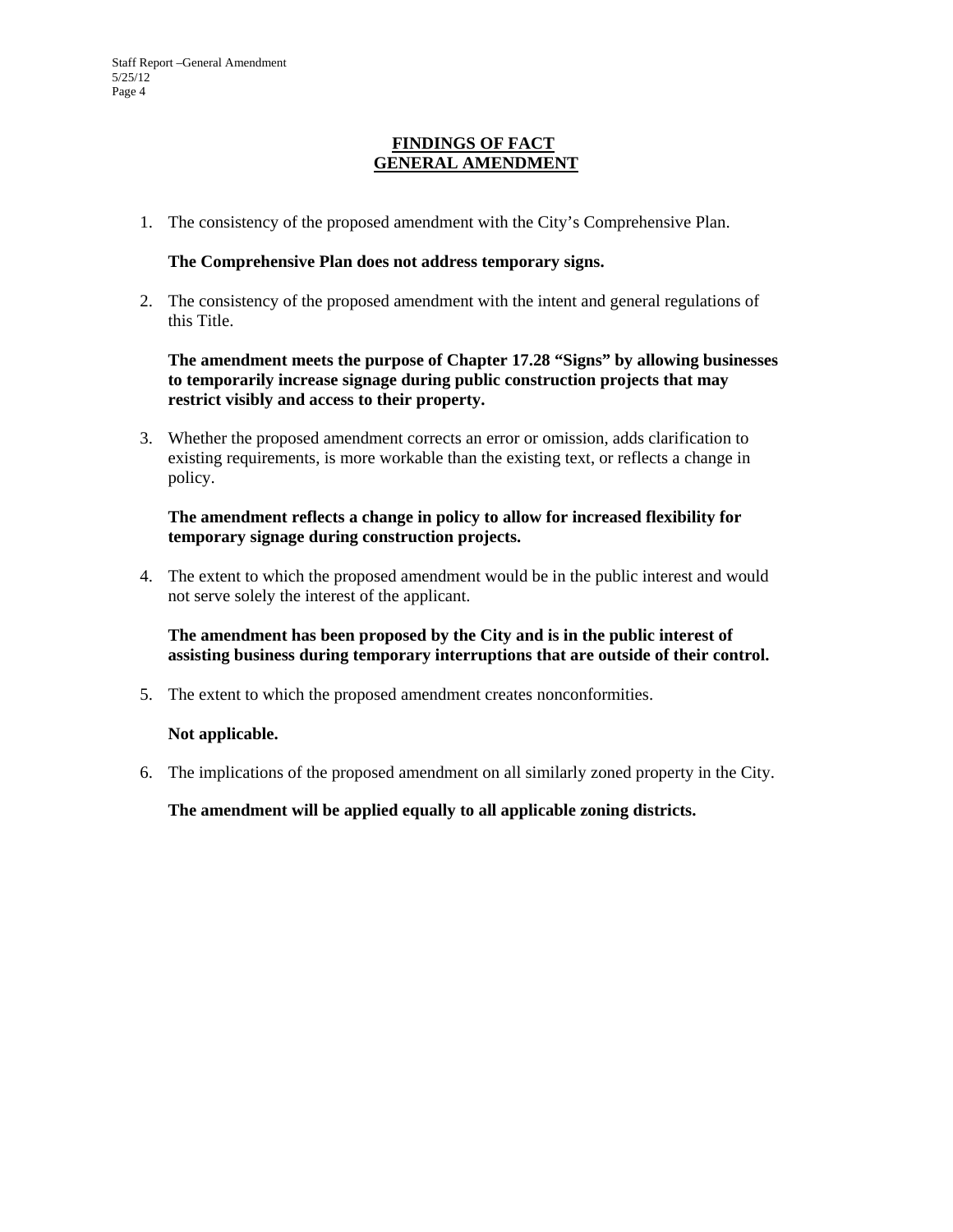# **CITY OF ST. CHARLES**

**TWO EAST MAIN STREET** ST. CHARLES, ILLINOIS 60174-1984



COMMUNITY DEVELOPMENT/PLANNING DIVISION

PHONE: (630) 377-4443 FAX: (630) 377-4062

|                                                                       | <b>GENERAL AMENDMENT APPLICATION</b><br>St. Charles, IL |                   |
|-----------------------------------------------------------------------|---------------------------------------------------------|-------------------|
| <b>CITYVIEW</b><br>Title 17- Gen. Amend 77.28"Signs"<br>Project Name: |                                                         | NAY 17 2012       |
| $2012$ -PR- $000$<br>Project Number:                                  |                                                         | CDD               |
| Application Number: $\partial Q/\partial$ -AP-O//                     |                                                         | Planning Division |

Instructions:

To request an amendment to the text of the St. Charles Zoning Ordinance, complete this application and submit it with all required attachments to the Planning Division.

City staff will review submittals for completeness and for compliance with applicable requirements prior to establishing a meeting or public hearing date for an application.

The information you provide must be complete and accurate. If you have a question please call the Planning Division and we will be happy to assist you.

| 1. Applicant:                                                                                   | Name City of St. Charles  | $1^{Phone}$ 630-377-4443         |  |
|-------------------------------------------------------------------------------------------------|---------------------------|----------------------------------|--|
|                                                                                                 | Address<br>$2E.$ Main St. | Fax<br>$630 - 377 - 4062$        |  |
|                                                                                                 | St. Charles, IL 60174     | Email<br>rcolby @stcharlesil.gov |  |
| $2.$ Billing:<br>Who is responsible<br>for paying<br>application fees<br>and<br>reimbursements? | Name<br>Same              | Phone                            |  |
|                                                                                                 | Address                   | Fax                              |  |
|                                                                                                 |                           | Email                            |  |

## **Attachment Checklist**

- $\Box$ **APPLICATION:** Completed application form
- **APPLICATION FEE:** Application fee in accordance with Appendix B of the Zoning Ordinance.  $\Box$
- REIMBURSEMENT OF FEES AGREEMENT: An original, executed Reimbursement of Fees Agreement and  $\Box$ deposit of funds in escrow with the City, as provided by Appendix B of the Zoning Ordinance.

#### WORDING OF THE REOUESTED TEXT AMENDMENT  $\Box$

One (1) copy of Proposed Amendment (Letter Sized) and one (1) Electronic Microsoft Word version on CD-ROM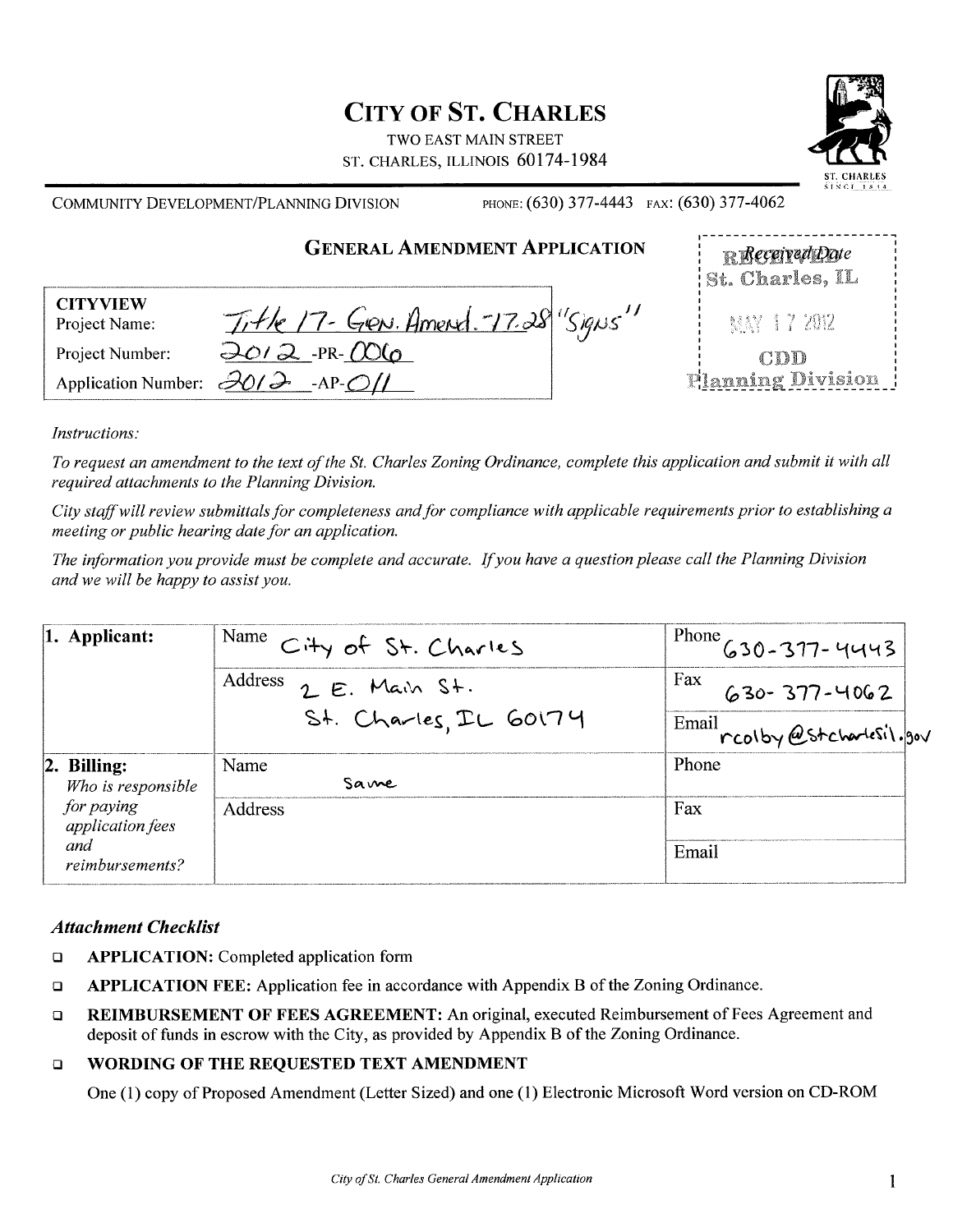# **Requested Text Amendment**

To amend Section(s) Chapter 17. 28 "Signs" of the St. Charles Zoning Ordinance. The wording of the proposed amendment is: (attach sheets if necessary)

See attached.

I (we) certify that this application and the documents submitted with it are true and correct to the best of my (our) knowledge and belief.

 $\bullet\mathcal{U}$ 

 $5/17/12$ 

Applicant

Date